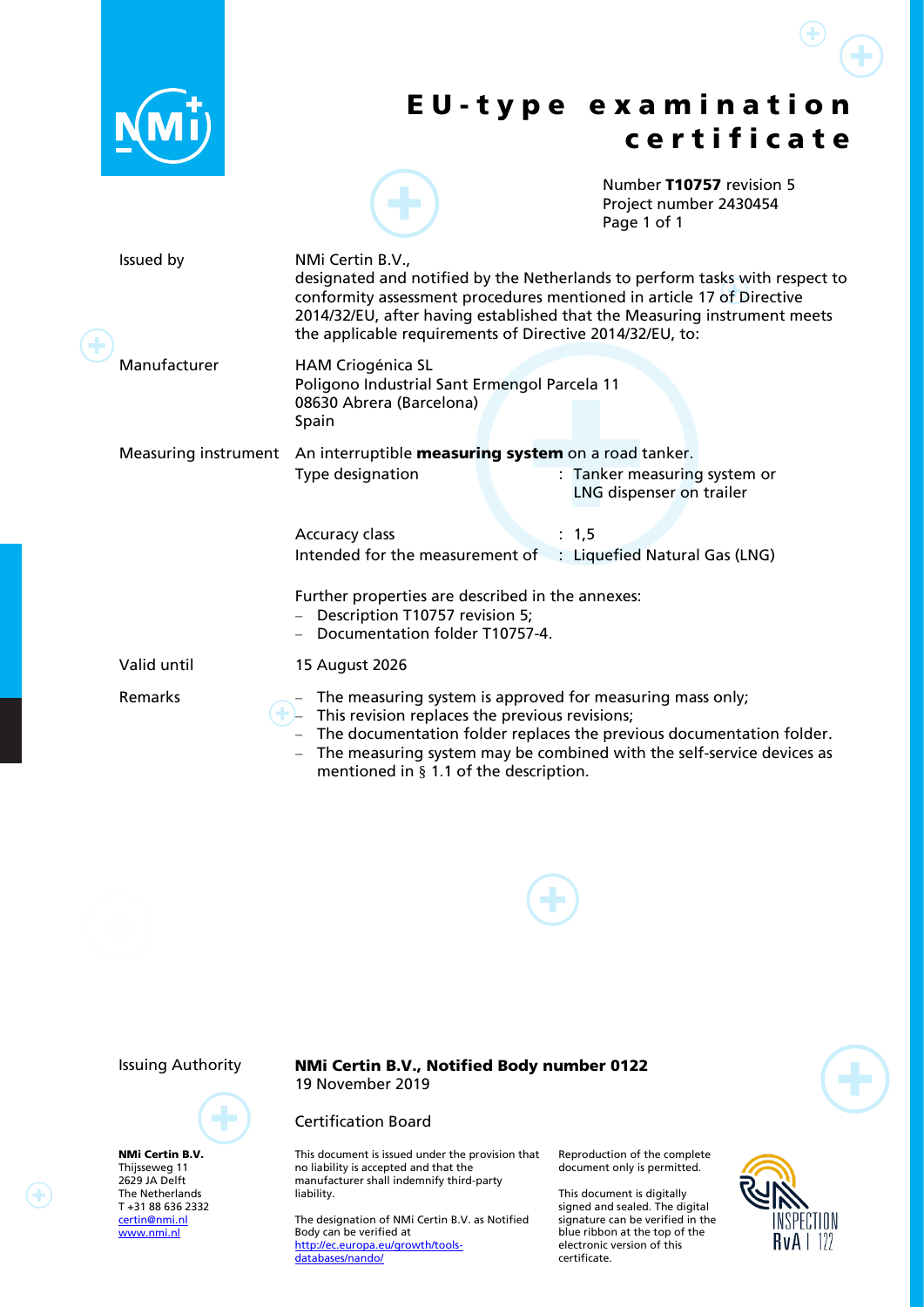



Number T10757 revision 5 Project number 2430454 Page 1 of 6

### 1 General information on the measuring system

Properties of the measuring system, whether mentioned or not, shall not conflict with the Legislation.

### <span id="page-1-0"></span>1.1 Essential parts

| Producer                                                           | <b>Type</b>                    | <b>Evaluation / Parts</b><br><b>Certificate</b> | <b>Remarks</b> |  |  |  |  |  |
|--------------------------------------------------------------------|--------------------------------|-------------------------------------------------|----------------|--|--|--|--|--|
| <b>Measurement transducer</b>                                      |                                |                                                 |                |  |  |  |  |  |
| <b>Emerson Process</b><br>Management Flow B.V.                     | <b>CMF200</b>                  | <b>TC7056</b>                                   |                |  |  |  |  |  |
| <b>Emerson Process</b><br>Management Flow B.V.                     | F200                           | TC8064                                          |                |  |  |  |  |  |
| <b>Core Processor</b>                                              |                                |                                                 |                |  |  |  |  |  |
| <b>Emerson Process</b><br>Management Flow B.V.                     | <b>MVD700</b><br><b>MVD800</b> | TC7057                                          |                |  |  |  |  |  |
| <b>Flow transmitter</b>                                            |                                |                                                 |                |  |  |  |  |  |
| <b>Emerson Process</b><br>Management Flow B.V.                     | <b>MVD3700</b>                 | <b>TC7057</b>                                   |                |  |  |  |  |  |
| <b>Emerson Process</b><br>Management Flow B.V.                     | 5700                           | <b>TC8519</b>                                   |                |  |  |  |  |  |
| <b>Electronic calculating/indicating device (including pulser)</b> |                                |                                                 |                |  |  |  |  |  |
| <b>CETIL DISPENSING</b><br>TECHNOLOGY, S.L.                        | EAS <sub>2</sub>               | TC8491                                          |                |  |  |  |  |  |

The measuring system may be connected to a Self Service Device which is described in:

one of the Evaluation Certificates as mentioned in the table below; or

any Parts Certificate issued by a Notified Body that acts under module B of the MID for ANNEX VII (MI-005);

and under the condition that the applied communication protocol is stated in the Evaluation or Parts Certificates of both the applied electronic calculating/indicating device and selfservice device.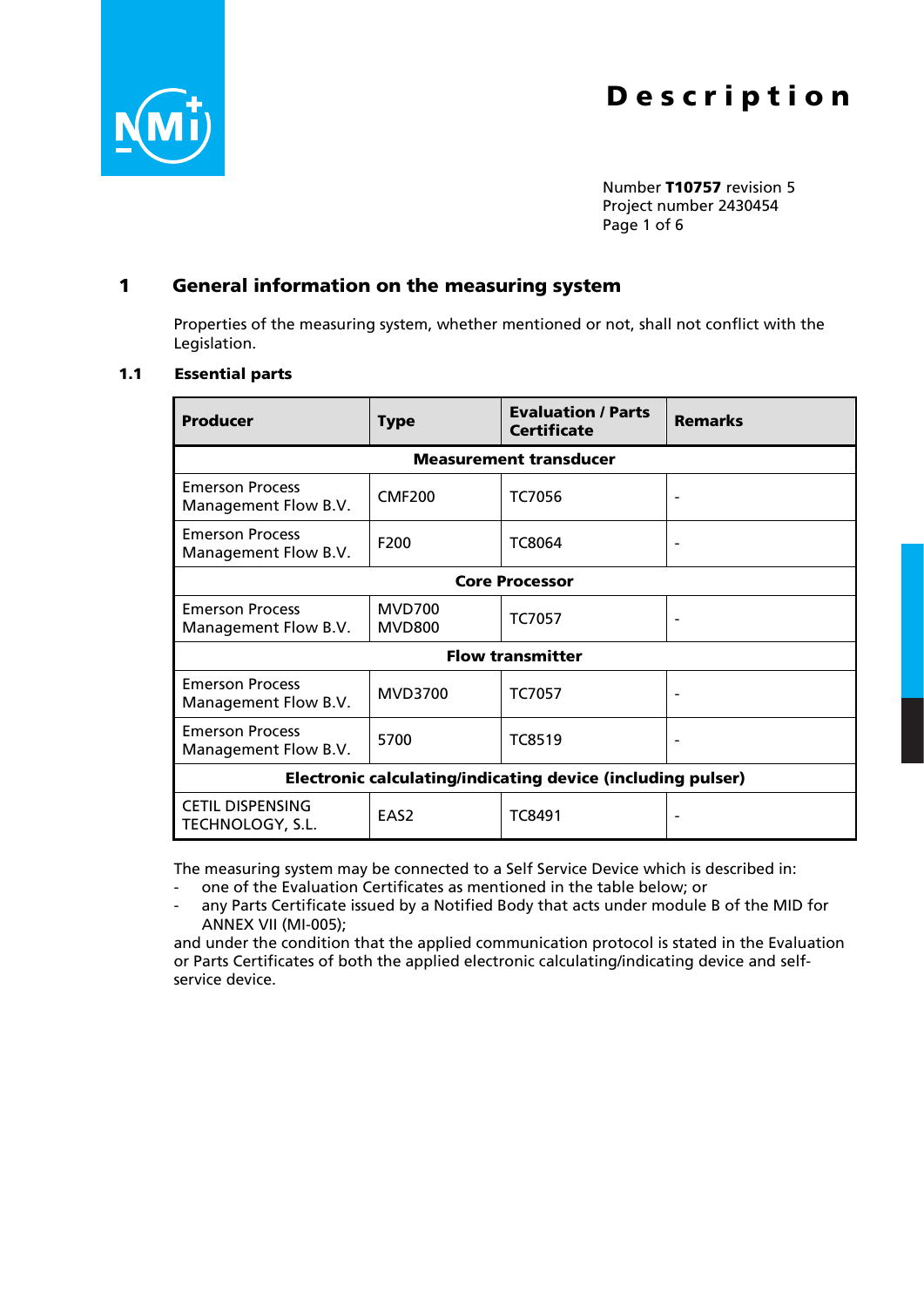

Number T10757 revision 5 Project number 2430454 Page 2 of 6

| <b>Producer</b>         | <b>Type</b>     | <b>Evaluation</b><br><b>Certificate</b> | <b>Remarks</b>                      |  |  |  |
|-------------------------|-----------------|-----------------------------------------|-------------------------------------|--|--|--|
| Self-service device     |                 |                                         |                                     |  |  |  |
| Lafon                   | <b>ELYS</b>     | LNE-22484                               | With IFSF communication<br>protocol |  |  |  |
|                         | <b>EUROPOLE</b> | LNE-17492                               |                                     |  |  |  |
| <b>ALX TECHNOLOGIES</b> | <b>EUROPILE</b> | LNE-28279                               | ۰                                   |  |  |  |

#### 1.2 Essential characteristics

In addition to the characteristics as is stated on page 1 of this EU-type examination certificate the following characteristics apply to the measuring system:

- 1.2.1 Flow rate range  $(Q_{min} Q_{max})$ 
	- For measuring systems with one flow meter:
		- $Q_{min}$ : Shall not be smaller than any  $Q_{min}$  of the components making up the measuring instrument;
		- $Q_{\text{max}}$ : Shall not be larger than any  $Q_{\text{max}}$  of the components making up the measuring instrument.
	- The ratio  $Q_{\text{max}}/Q_{\text{min}}$  shall be:
		- At least 5:1 when used in dispenser mode
		- At least 4:1 in all other cases.
- 1.2.2 Minimum measured quantity (MMQ)
	- 20 or 50 kg (when used in dispenser mode);
	- 2000 kg (when used in truck mode).

#### 1.2.3 Maximum operating pressure  $(P_{max})$

- The maximum operating pressure of the measuring system shall not exceed the  $P_{max}$  of its components.
- 1.2.4 Temperature range liquid
	- $196 °C / -115 °C$
- 1.2.5 Temperature range ambient  $- 25 °C / +55 °C$
- 1.2.6 Environment classes
	- M3 / E3 (for truck mode)
	- M3 / E2 (for dispenser mode)
	- In dispenser mode, the device is powered by AC mains. Therefore the electromagnetic environments class E2 is applicable for this configuration.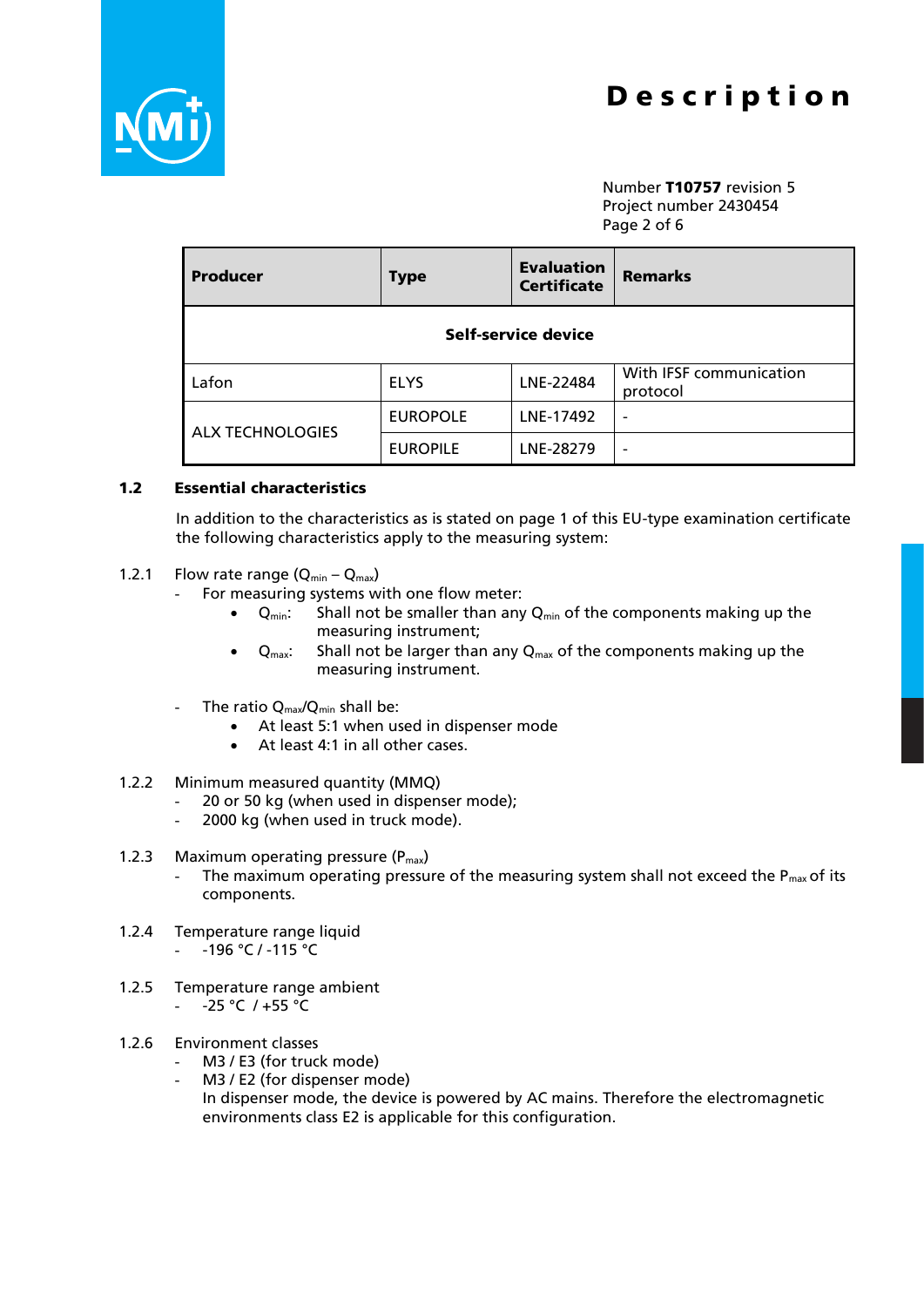

Number T10757 revision 5 Project number 2430454 Page 3 of 6

#### 1.2.7 Initial hose quantity

Between batches the hose will be empty or filled with liquid or gas. When the amount of not measured or not delivered product exceeds 1/3 of the Maximum Permissible Error this amount must be corrected for.

#### 1.3 Essential shapes

1.3.1 Configuration

| <b>Accuracy</b><br>class | <b>Type of measuring system</b> | <b>Schematic</b><br>drawing                             | <b>Remarks</b> |
|--------------------------|---------------------------------|---------------------------------------------------------|----------------|
| 1,5                      | Measuring systems for LNG       | 10757/0-01;<br>10757/1-01;<br>10757/3-01;<br>10757/3-02 |                |
| 1,5                      | LNG Dispenser on atanker        | 10757/5-01                                              |                |

#### 1.3.2 Inscriptions.

- On the measuring system, clearly visible, at least the following is inscribed:
	- The CE marking and the supplementary metrological marking;
	- Notified Body identification number, following the supplementary metrological marking;
	- EU-type examination certificate number: T10757;
	- Manufacturers name and/or trade mark and full address;
	- The type designation:
	- Year of manufacture and a serial number;
	- Accuracy class;
	- Minimum and maximum flow rate;
	- Maximum pressure;
	- Mechanical and electromagnetic environment classes;
	- Ambient temperature range;
	- Liquid temperature range.
	- Name of nature of the product to be measured.
- Further inscriptions:
	- The inscription "Minimum Measured Quantity xxxx kg" in the vicinity of the display of the flow transmitter and/or on the nameplate;
	- The inscriptions on the essential parts as mentioned in the applicable Evaluation Certificates or Parts Certificates.
- Name plate, see documentation no. 10757/1-02 and 10757/5-02 for an example.

#### <span id="page-3-0"></span>1.4 Conditional parts

1.4.1 Empty detection device

If it is possible for air or gases to enter the system, for example when the supply tank becomes empty, then an empty detection device should be installed upstream and with sufficient distance of the meter to prevent air or gases passing through the meter.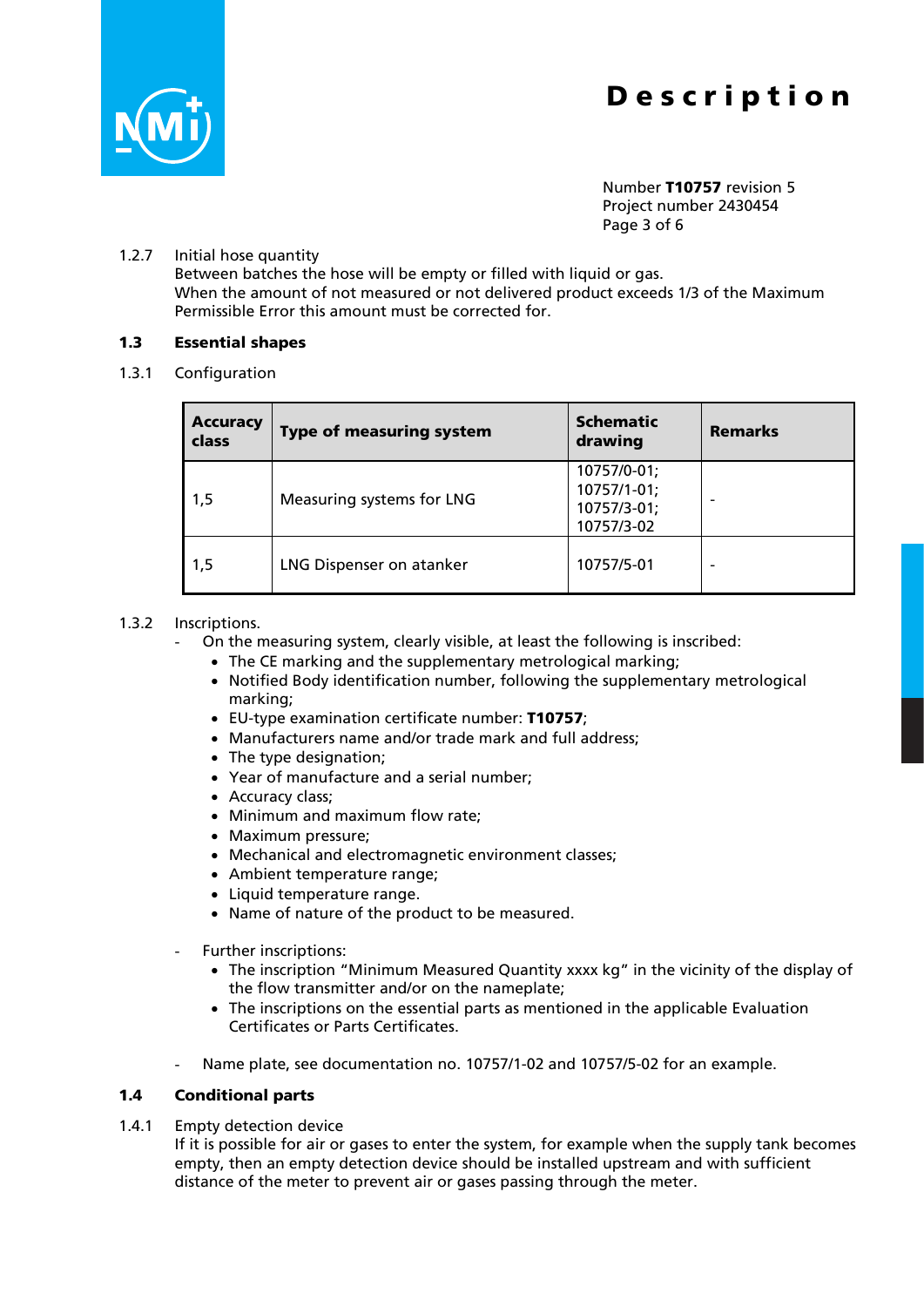

Number T10757 revision 5 Project number 2430454 Page 4 of 6

#### 1.4.2 Pipe line connections

The pipe line connection with the measuring sensor installed can only be used for deliveries and there shall be no by-passes over the measuring sensor. The other connections to the pipe lines can be used for filling the system and gas-exchange.

#### 1.4.3 Printer

A printer is connected to the electronic calculating and indicating device, and is used for printing the reports (deliveries), events and alarms. The printer can be of any brand and type under the condition that it is equipped with a paper out detection and that the communication with the printer is safe guarded.

#### 1.4.4 Multiple transfer points

If more than one transfer point is provided, interlocks should be prevent the usage of two or more together, unless the arrangement is such that it would be difficult to use them on different measuring systems at the same time.

#### 1.4.5 Block valves

- The block valve (pneumatic valve) is fitted in the liquid line before the meter to facilitate the cooling down of the piping;
- The block valve (pneumatic valve) is fitted in the liquid line after the meter to stop the delivery.

#### 1.4.6 Break connection

The break connection is fitted in the hose/line after the measurement transducer. After the break connection is broken, the disconnected hose and the line after the measurement transducer shall remain filled with liquid.

1.4.7 Vapour return line (optional) Before delivery, this line is opened by a valve in order to depressurize the vehicle tank (if needed). This valve will always remain closed during delivery.

#### 1.5 Conditional characteristics

- 1.5.1 Elimination of air or gases
	- Before a delivery is started, the system shall be free of air or gas;
	- During a delivery no air or gas shall pass through the measuring sensor.
- 1.5.2 Protection measures and alarms
	- If an alarm occurs the ongoing delivery is ended (flow stopped and delivery data stored).
	- Optionally, the hose can be purged with Nitrogen. For this purpose a valve and a nonreturn valve are installed downstream of the meter. See documentation number 10757/1-01.
	- Optionally a valve is installed downstream of the meter, for purging the receiving tank in case the pressure is too high. The valves opens directly into the air, thus enabling to detect an open position or leakage of the valve. See documentation number 10757/1-01.
- 1.5.3 Pressure check
	- In dispenser mode, before operating, the system will check if the pressure in the receiving tank is low enough to start the LNG delivery.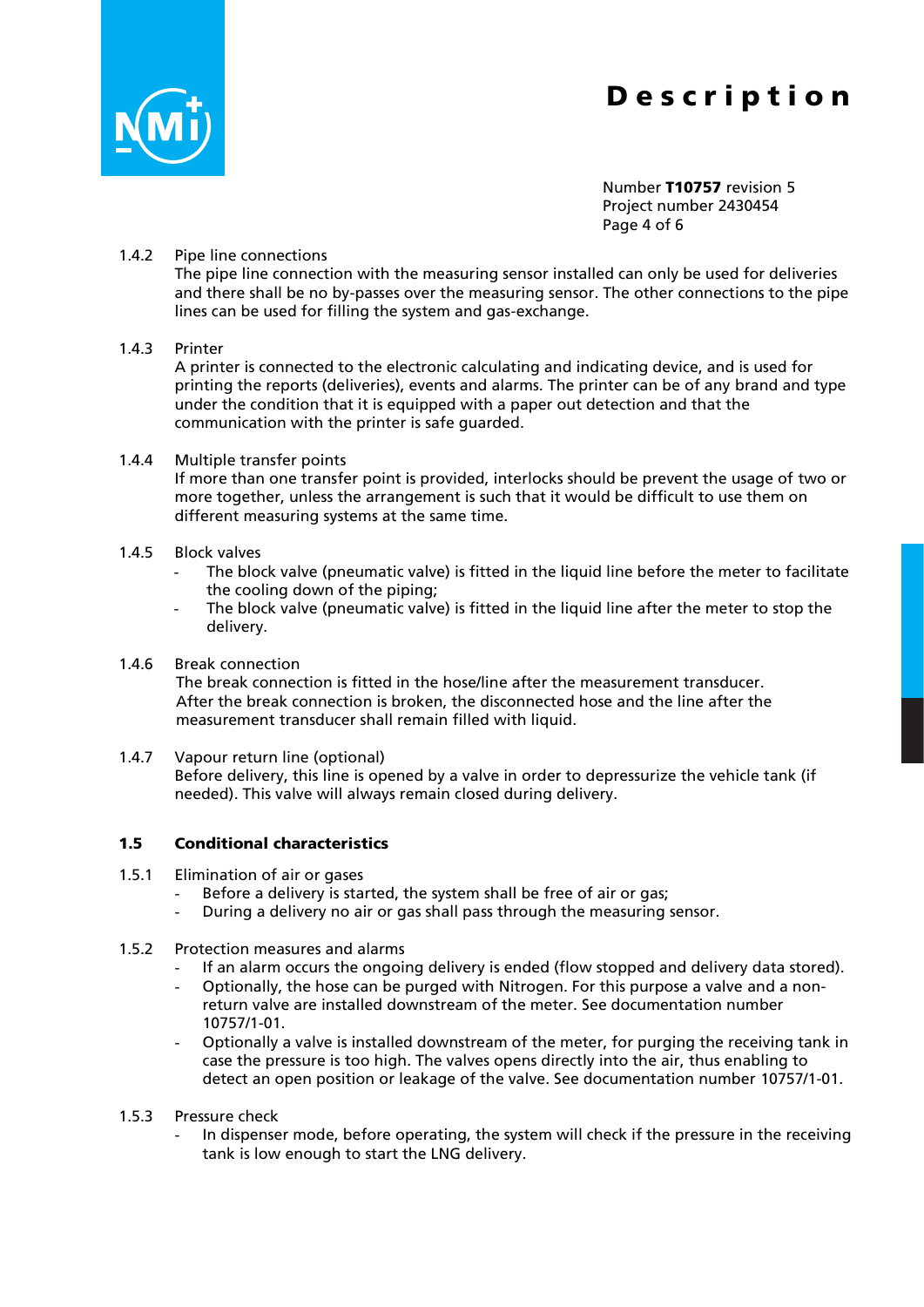

Number T10757 revision 5 Project number 2430454 Page 5 of 6

#### 1.5.4 Temperature check

In dispenser mode, before operating, the system will check if the temperature in the filling line is low enough to start the LNG delivery, if not the system will circulate the LNG through the system.

#### 1.6 Non-essential parts

- Pump, pipe work and connections;
- Valve(s) (including 3-way valve);
- drain valve(s);
- Nozzle(s);
- Hoses;
- Housing of the dispenser;
- Supply system:

For each dispenser a single supply system or a common supply system for several dispensers. The supply system consists of:

- an over- or underground storage tank;
- for each LNG dispenser a separate external return line or for more than one dispensers a common external return line.
- Mano meters (not for legal metrology).

### 2 Seals

The following items of the measuring system are sealed:

- Nameplate to the frame of the measurement system.
- Removal of the Name Plate without destroying it or without breaking a seal shall not be possible;
- For sealing of the essential parts, see the applicable Evaluation Certificates or Parts Certificates;
- Valves installed between the measurement sensor and the transfer points that allow diversion of the measured product from the normal path, are sealed against opening. This requirement is not applicable if opening of the valve (during a delivery) leads to an alarm or is clearly visible;
- If applicable, the multiple transfer points not in use for Custody Transfer on one measuring system mentioned in paragraph [1.4;](#page-3-0)

The essential parts mentioned in paragraph [1.1](#page-1-0) shall be sealed in such a way that replacement is not possible without breaking a seal.

Alternatively this can be reached by mentioning the serial numbers of the essential parts on the Name Plate of the installation.

See documentation number 10757/0-03 for an example of the sealing positions.

### 3 Conditions for conformity assessment

The initial verification of the measuring instrument can include the following steps:

- 1. Essential parts covered by an Evaluation Certificate or Parts Certificate shall be constructed and set-up according the applicable Evaluation/Parts certificate.
- 2. Verification of the correct parameter settings of the flow transmitter.
- 3. Ensure that the flow sensor is filled with one of the measured liquid at a temperature representative of measurement conditions, and that there is no movement of the liquid.
- 4. The measurement accuracy of the measuring instrument is verified at least two times: